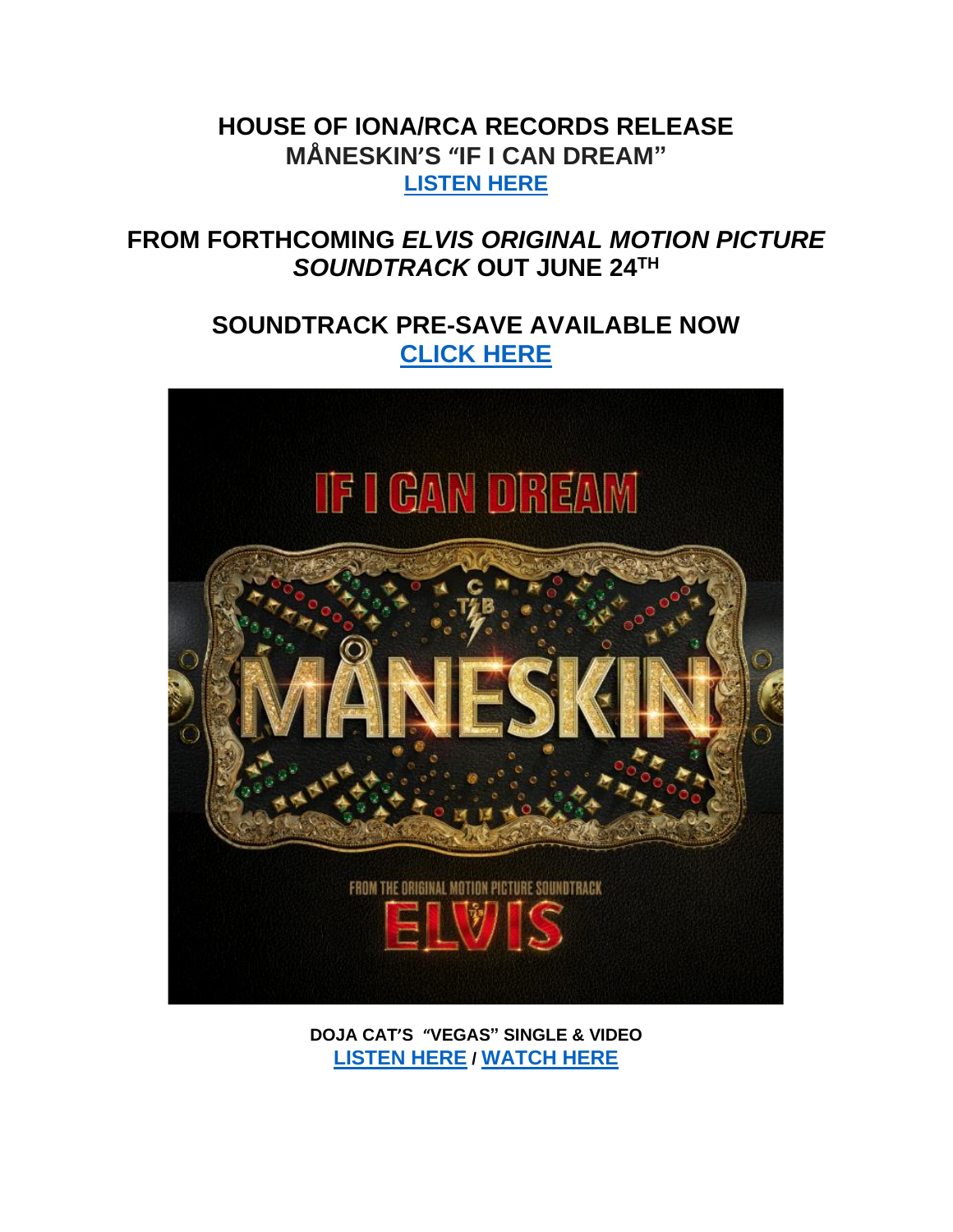### **SWAE LEE & DIPLO'S "TUPELO SHUFFLE" FEATURING GARY CLARK JR. AND AUSTIN BUTLER [LISTEN HERE](https://eur01.safelinks.protection.outlook.com/?url=https%253A%252F%252Furldefense.com%252Fv3%252F__https%253A%252Fdiploswaelee.lnk.to%252Ftupeloshuffle__%253B!!AQdq3sQhfUj4q8uUguY!lYNYIyZxdFRhg_hMAe-LqeVSjUUwEjWyLIEaxoxEISh8sWyGZUdRXAcFqgPakMpBlll6CmtNLfBAuC3U2G9EbAEP_TEAkMt7GFv-Ncw%2524&data=05%257C01%257Camanda.zimmerman%2540rcarecords.com%257C8695cbdc2ab04eee88ba08da4a529c0e%257Cf0aff3b791a54aaeaf71c63e1dda2049%257C0%257C0%257C637904015929052505%257CUnknown%257CTWFpbGZsb3d8eyJWIjoiMC4wLjAwMDAiLCJQIjoiV2luMzIiLCJBTiI6Ik1haWwiLCJXVCI6Mn0%253D%257C3000%257C%257C%257C&sdata=KH8i8qrBVgefwt0vT622OXuX%252BU8hnADw3LaR8WqlF8M%253D&reserved=0)**

### **AUSTIN BUTLER'S "TROUBLE" [LISTEN HERE](https://eur01.safelinks.protection.outlook.com/?url=https%3A%2F%2Faustinbutler.lnk.to%2Ftrouble&data=05%7C01%7Cnoelle.janasiewicz.sme%40sonymusic.com%7Cb4c027abd4c345340c6c08da507df296%7Cf0aff3b791a54aaeaf71c63e1dda2049%7C0%7C0%7C637910799113229131%7CUnknown%7CTWFpbGZsb3d8eyJWIjoiMC4wLjAwMDAiLCJQIjoiV2luMzIiLCJBTiI6Ik1haWwiLCJXVCI6Mn0%3D%7C3000%7C%7C%7C&sdata=HJRg64FvtkHuJPXjLpglREwRr7j2%2Bcbwfcb737EgVZU%3D&reserved=0)**

[New York, NY – June 17, 2022] **House of Iona/RCA Records** release **Måneskin**'s version of **Elvis Presley** 's **"If I Can Dream"** from the *ELVIS Original Motion Picture Soundtrack* – **click [here](https://eur01.safelinks.protection.outlook.com/?url=https%3A%2F%2Fmaneskin.lnk.to%2Fif_i_can_dream&data=05%7C01%7Cnoelle.janasiewicz.sme%40sonymusic.com%7Cb4c027abd4c345340c6c08da507df296%7Cf0aff3b791a54aaeaf71c63e1dda2049%7C0%7C0%7C637910799113229131%7CUnknown%7CTWFpbGZsb3d8eyJWIjoiMC4wLjAwMDAiLCJQIjoiV2luMzIiLCJBTiI6Ik1haWwiLCJXVCI6Mn0%3D%7C3000%7C%7C%7C&sdata=WpPlyoQ0Mi03HcBVlkKYnuwGNPoQrda2dvmq80H3FXc%3D&reserved=0)** to listen. The breakout global rock stars teased the track and performed a portion of it at *2022 Eurovision* prior to its release today. This latest single comes with the release of **Eminem** & **CeeLo Green**'s track "**The King and I"** (via Interscope Records) also out now and follows the release of **Austin Butler**'s version of **"Trouble."** The soundtrack is set to be released the same date as **Baz Luhrmann**'s forthcoming film *ELVIS*, **June 24th**, starring Austin Butler and **Tom Hanks** – the pre-save for the soundtrack is available now – **[click here](https://eur01.safelinks.protection.outlook.com/?url=https%253A%252F%252Furldefense.com%252Fv3%252F__https%253A%252Felvis.lnk.to%252Fsoundtrack__%253B!!AQdq3sQhfUj4q8uUguY!lYNYIyZxdFRhg_hMAe-LqeVSjUUwEjWyLIEaxoxEISh8sWyGZUdRXAcFqgPakMpBlll6CmtNLfBAuC3U2G9EbAEP_TEAkMt749bGS_M%2524&data=05%257C01%257Camanda.zimmerman%2540rcarecords.com%257C8695cbdc2ab04eee88ba08da4a529c0e%257Cf0aff3b791a54aaeaf71c63e1dda2049%257C0%257C0%257C637904015929208720%257CUnknown%257CTWFpbGZsb3d8eyJWIjoiMC4wLjAwMDAiLCJQIjoiV2luMzIiLCJBTiI6Ik1haWwiLCJXVCI6Mn0%253D%257C3000%257C%257C%257C&sdata=3rRi2pbl9kGoj5D68LKD03oWdx8r95NYCsqNlIH4xNA%253D&reserved=0)**.

#### **Listen to Måneskin's "If I Can Dream": [https://maneskin.lnk.to/if\\_i\\_can\\_dream](https://eur01.safelinks.protection.outlook.com/?url=https%3A%2F%2Fmaneskin.lnk.to%2Fif_i_can_dream&data=05%7C01%7Cnoelle.janasiewicz.sme%40sonymusic.com%7Cb4c027abd4c345340c6c08da507df296%7Cf0aff3b791a54aaeaf71c63e1dda2049%7C0%7C0%7C637910799113229131%7CUnknown%7CTWFpbGZsb3d8eyJWIjoiMC4wLjAwMDAiLCJQIjoiV2luMzIiLCJBTiI6Ik1haWwiLCJXVCI6Mn0%3D%7C3000%7C%7C%7C&sdata=WpPlyoQ0Mi03HcBVlkKYnuwGNPoQrda2dvmq80H3FXc%3D&reserved=0)**

Previously, **Swae Lee** & **Diplo** dropped the single **"Tupelo Shuffle"** featuring **Gary Clark Jr.** (who plays Arthur "Big Boy" Crudup in the film) and Austin Butler (who give voice to Elvis Presley on the track) – **[click here](https://eur01.safelinks.protection.outlook.com/?url=https%253A%252F%252Furldefense.com%252Fv3%252F__https%253A%252Fdiploswaelee.lnk.to%252Ftupeloshuffle__%253B!!AQdq3sQhfUj4q8uUguY!lYNYIyZxdFRhg_hMAe-LqeVSjUUwEjWyLIEaxoxEISh8sWyGZUdRXAcFqgPakMpBlll6CmtNLfBAuC3U2G9EbAEP_TEAkMt7GFv-Ncw%2524&data=05%257C01%257Camanda.zimmerman%2540rcarecords.com%257C8695cbdc2ab04eee88ba08da4a529c0e%257Cf0aff3b791a54aaeaf71c63e1dda2049%257C0%257C0%257C637904015929208720%257CUnknown%257CTWFpbGZsb3d8eyJWIjoiMC4wLjAwMDAiLCJQIjoiV2luMzIiLCJBTiI6Ik1haWwiLCJXVCI6Mn0%253D%257C3000%257C%257C%257C&sdata=VzXKMbR8WYhyfGyq7YE9xRylJ3nOeIqOFDwNMbmlcP4%253D&reserved=0)** to listen. Named after Tupelo, Mississippi, "Tupelo Shuffle" holds great significance to both Swae Lee and Diplo as it's not only both of their hometowns, but the hometown of Elvis Presley as well. With that special connection, this single became a notable collaboration paying homage to a place both artists share with Elvis. The pair performed the "Tupelo Shuffle" at the *2022 MTV Movie & TV Awards* and Diplo debuted it during his set at *iHeartRadio***'***s Wango Tango*. This followed the release of **Doja Cat**'s melodic single "**Vegas"** – the visual for Doja's track is out now, **[click here](https://eur01.safelinks.protection.outlook.com/?url=https%253A%252F%252Furldefense.com%252Fv3%252F__https%253A%252Fdojacat.lnk.to%252Fvegasvideo__%253B!!AQdq3sQhfUj4q8uUguY!lYNYIyZxdFRhg_hMAe-LqeVSjUUwEjWyLIEaxoxEISh8sWyGZUdRXAcFqgPakMpBlll6CmtNLfBAuC3U2G9EbAEP_TEAkMt7B3QVbkM%2524&data=05%257C01%257Camanda.zimmerman%2540rcarecords.com%257C8695cbdc2ab04eee88ba08da4a529c0e%257Cf0aff3b791a54aaeaf71c63e1dda2049%257C0%257C0%257C637904015929208720%257CUnknown%257CTWFpbGZsb3d8eyJWIjoiMC4wLjAwMDAiLCJQIjoiV2luMzIiLCJBTiI6Ik1haWwiLCJXVCI6Mn0%253D%257C3000%257C%257C%257C&sdata=kZhgy6g8Zym1%252BGSRtxBs9tp86zVPfRWseruBH2XKwLg%253D&reserved=0)** to watch.

*ELVIS* is an epic, big-screen spectacle from visionary filmmaker Baz Luhrmann that explores the life and music of Elvis Presley (Austin Butler) through the prism of his complicated relationship with his enigmatic manager, Colonel Tom Parker (Tom Hanks). The soundtrack features Elvis's extraordinary body of work spanning the 1950s, `60s and `70s, while also celebrating his diverse musical influences and enduring impact on popular artists today.

> **Buy/Stream "If I Can Dream": [https://maneskin.lnk.to/if\\_i\\_can\\_dream](https://eur01.safelinks.protection.outlook.com/?url=https%3A%2F%2Fmaneskin.lnk.to%2Fif_i_can_dream&data=05%7C01%7Cnoelle.janasiewicz.sme%40sonymusic.com%7Cb4c027abd4c345340c6c08da507df296%7Cf0aff3b791a54aaeaf71c63e1dda2049%7C0%7C0%7C637910799113229131%7CUnknown%7CTWFpbGZsb3d8eyJWIjoiMC4wLjAwMDAiLCJQIjoiV2luMzIiLCJBTiI6Ik1haWwiLCJXVCI6Mn0%3D%7C3000%7C%7C%7C&sdata=WpPlyoQ0Mi03HcBVlkKYnuwGNPoQrda2dvmq80H3FXc%3D&reserved=0)**

**Pre-save** *ELVIS Original Motion Picture Soundtrack:* **[https://elvis.lnk.to/soundtrack](https://eur01.safelinks.protection.outlook.com/?url=https%253A%252F%252Furldefense.com%252Fv3%252F__https%253A%252Felvis.lnk.to%252Fsoundtrack__%253B!!AQdq3sQhfUj4q8uUguY!lYNYIyZxdFRhg_hMAe-LqeVSjUUwEjWyLIEaxoxEISh8sWyGZUdRXAcFqgPakMpBlll6CmtNLfBAuC3U2G9EbAEP_TEAkMt749bGS_M%2524&data=05%257C01%257Camanda.zimmerman%2540rcarecords.com%257C8695cbdc2ab04eee88ba08da4a529c0e%257Cf0aff3b791a54aaeaf71c63e1dda2049%257C0%257C0%257C637904015929208720%257CUnknown%257CTWFpbGZsb3d8eyJWIjoiMC4wLjAwMDAiLCJQIjoiV2luMzIiLCJBTiI6Ik1haWwiLCJXVCI6Mn0%253D%257C3000%257C%257C%257C&sdata=3rRi2pbl9kGoj5D68LKD03oWdx8r95NYCsqNlIH4xNA%253D&reserved=0)**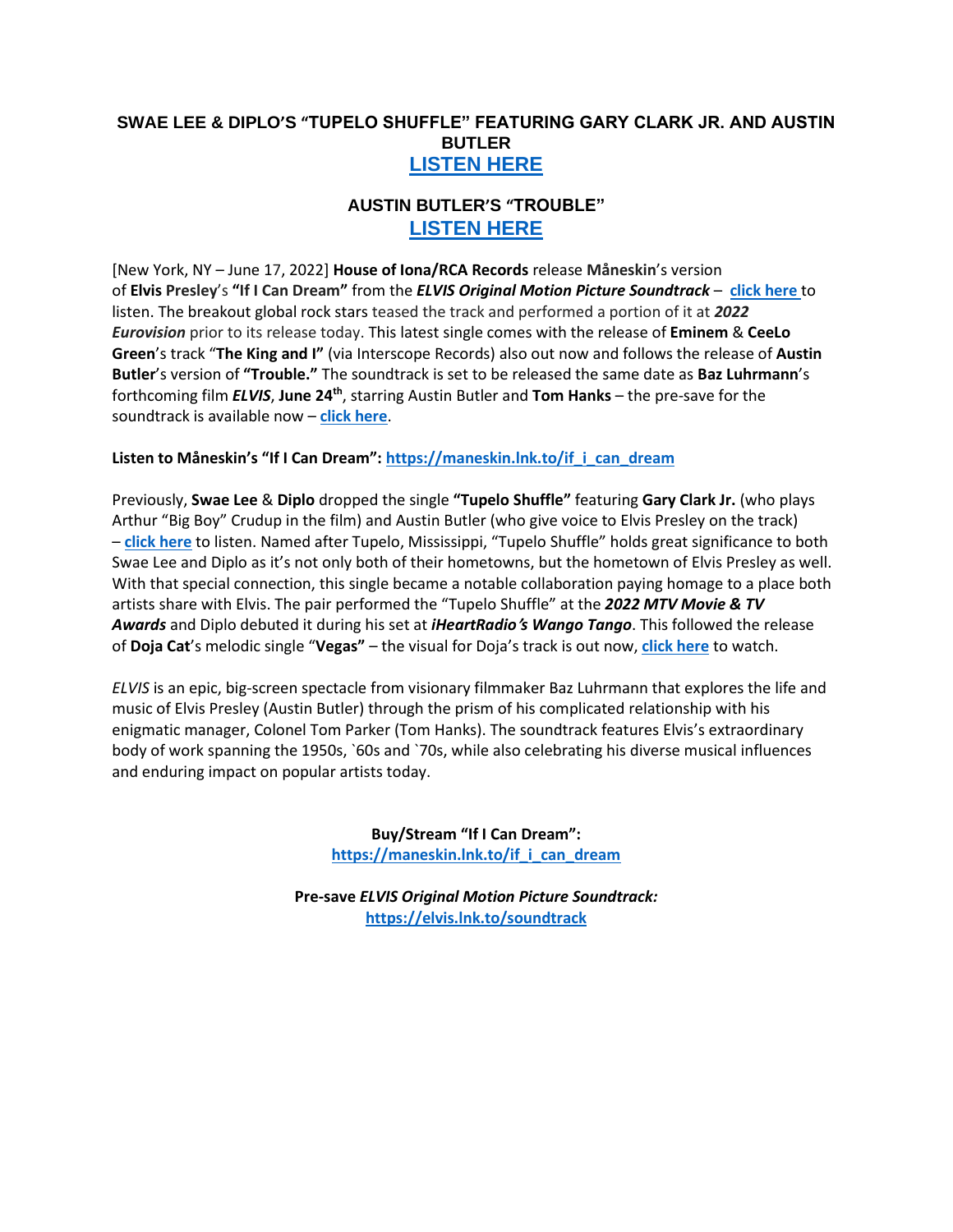

*Photo Credit: Fabio Germinario*

**Måneskin Socials: [Instagram](https://eur01.safelinks.protection.outlook.com/?url=https%3A%2F%2Fwww.instagram.com%2Fmaneskinofficial%2F%3Fhl%3Dit&data=05%7C01%7Cnoelle.janasiewicz.sme%40sonymusic.com%7Cb4c027abd4c345340c6c08da507df296%7Cf0aff3b791a54aaeaf71c63e1dda2049%7C0%7C0%7C637910799113229131%7CUnknown%7CTWFpbGZsb3d8eyJWIjoiMC4wLjAwMDAiLCJQIjoiV2luMzIiLCJBTiI6Ik1haWwiLCJXVCI6Mn0%3D%7C3000%7C%7C%7C&sdata=OyTff2tWSVWyy8aYGQBgGGdBwUwOEIDIyrpn7x4h3k4%3D&reserved=0) [Twitter](https://eur01.safelinks.protection.outlook.com/?url=https%3A%2F%2Ftwitter.com%2Fthisismaneskin&data=05%7C01%7Cnoelle.janasiewicz.sme%40sonymusic.com%7Cb4c027abd4c345340c6c08da507df296%7Cf0aff3b791a54aaeaf71c63e1dda2049%7C0%7C0%7C637910799113229131%7CUnknown%7CTWFpbGZsb3d8eyJWIjoiMC4wLjAwMDAiLCJQIjoiV2luMzIiLCJBTiI6Ik1haWwiLCJXVCI6Mn0%3D%7C3000%7C%7C%7C&sdata=OkcVzPW9XzEJm0e0AfchLlHfP16PhPAV9Yycsc1NbLQ%3D&reserved=0) [Facebook](https://eur01.safelinks.protection.outlook.com/?url=https%3A%2F%2Fwww.facebook.com%2Fmaneskinofficial&data=05%7C01%7Cnoelle.janasiewicz.sme%40sonymusic.com%7Cb4c027abd4c345340c6c08da507df296%7Cf0aff3b791a54aaeaf71c63e1dda2049%7C0%7C0%7C637910799113229131%7CUnknown%7CTWFpbGZsb3d8eyJWIjoiMC4wLjAwMDAiLCJQIjoiV2luMzIiLCJBTiI6Ik1haWwiLCJXVCI6Mn0%3D%7C3000%7C%7C%7C&sdata=b8D4yhaUc9kSWZNl%2FBNQzg1h8i87jOI6vS7vlZKVtfM%3D&reserved=0)**

*ELVIS* **Movie Socials: [Instagram](https://eur01.safelinks.protection.outlook.com/?url=https%253A%252F%252Furldefense.com%252Fv3%252F__https%253A%252Feur01.safelinks.protection.outlook.com%252F%253Furl%253Dhttps*3A*2F*2Fwww.instagram.com*2Felvismovie*2F%2526data%253D05*7C01*7Camanda.zimmerman*40sonymusic.com*7C294fc6bb0ec34bc3126408da44ce0006*7Cf0aff3b791a54aaeaf71c63e1dda2049*7C0*7C0*7C637897948802482840*7CUnknown*7CTWFpbGZsb3d8eyJWIjoiMC4wLjAwMDAiLCJQIjoiV2luMzIiLCJBTiI6Ik1haWwiLCJXVCI6Mn0*3D*7C3000*7C*7C*7C%2526sdata%253DWiMDCbBFMakW9YZAF5RQVmxijdJBhnOS0yZLQK6m3UE*3D%2526reserved%253D0__%253BJSUlJSUlJSUlJSUlJSUlJSUlJSUl!!AQdq3sQhfUj4q8uUguY!lYNYIyZxdFRhg_hMAe-LqeVSjUUwEjWyLIEaxoxEISh8sWyGZUdRXAcFqgPakMpBlll6CmtNLfBAuC3U2G9EbAEP_TEAkMt7mZ7KaIQ%2524&data=05%257C01%257Camanda.zimmerman%2540rcarecords.com%257C8695cbdc2ab04eee88ba08da4a529c0e%257Cf0aff3b791a54aaeaf71c63e1dda2049%257C0%257C0%257C637904015929208720%257CUnknown%257CTWFpbGZsb3d8eyJWIjoiMC4wLjAwMDAiLCJQIjoiV2luMzIiLCJBTiI6Ik1haWwiLCJXVCI6Mn0%253D%257C3000%257C%257C%257C&sdata=S7rK2awkD6jdHGe1hmZDut%252BQiXx9mDux7qv58Y%252FOSVo%253D&reserved=0) [Twitter](https://eur01.safelinks.protection.outlook.com/?url=https%253A%252F%252Furldefense.com%252Fv3%252F__https%253A%252Feur01.safelinks.protection.outlook.com%252F%253Furl%253Dhttps*3A*2F*2Ftwitter.com*2Felvismovie*3Flang*3Den%2526data%253D05*7C01*7Camanda.zimmerman*40sonymusic.com*7C294fc6bb0ec34bc3126408da44ce0006*7Cf0aff3b791a54aaeaf71c63e1dda2049*7C0*7C0*7C637897948802482840*7CUnknown*7CTWFpbGZsb3d8eyJWIjoiMC4wLjAwMDAiLCJQIjoiV2luMzIiLCJBTiI6Ik1haWwiLCJXVCI6Mn0*3D*7C3000*7C*7C*7C%2526sdata%253DcGps27oHgSkuGUso9yaXs0S7K6rWYgfH*2Ftb*2Fld7yMMU*3D%2526reserved%253D0__%253BJSUlJSUlJSUlJSUlJSUlJSUlJSUlJSUl!!AQdq3sQhfUj4q8uUguY!lYNYIyZxdFRhg_hMAe-LqeVSjUUwEjWyLIEaxoxEISh8sWyGZUdRXAcFqgPakMpBlll6CmtNLfBAuC3U2G9EbAEP_TEAkMt79f6gUM4%2524&data=05%257C01%257Camanda.zimmerman%2540rcarecords.com%257C8695cbdc2ab04eee88ba08da4a529c0e%257Cf0aff3b791a54aaeaf71c63e1dda2049%257C0%257C0%257C637904015929208720%257CUnknown%257CTWFpbGZsb3d8eyJWIjoiMC4wLjAwMDAiLCJQIjoiV2luMzIiLCJBTiI6Ik1haWwiLCJXVCI6Mn0%253D%257C3000%257C%257C%257C&sdata=jvv4o8mF3AH8ZZCQ3L%252FMINbG3ZY76woSAUfshR12ots%253D&reserved=0) [Facebook](https://eur01.safelinks.protection.outlook.com/?url=https%253A%252F%252Furldefense.com%252Fv3%252F__https%253A%252Feur01.safelinks.protection.outlook.com%252F%253Furl%253Dhttps*3A*2F*2Fwww.facebook.com*2FElvisMovie*2F%2526data%253D05*7C01*7Camanda.zimmerman*40sonymusic.com*7C294fc6bb0ec34bc3126408da44ce0006*7Cf0aff3b791a54aaeaf71c63e1dda2049*7C0*7C0*7C637897948802482840*7CUnknown*7CTWFpbGZsb3d8eyJWIjoiMC4wLjAwMDAiLCJQIjoiV2luMzIiLCJBTiI6Ik1haWwiLCJXVCI6Mn0*3D*7C3000*7C*7C*7C%2526sdata%253DGTvb0LwyswjPKjVM65ahBosw*2Bxt6MOPYvGWLKkph2Lo*3D%2526reserved%253D0__%253BJSUlJSUlJSUlJSUlJSUlJSUlJSUlJQ!!AQdq3sQhfUj4q8uUguY!lYNYIyZxdFRhg_hMAe-LqeVSjUUwEjWyLIEaxoxEISh8sWyGZUdRXAcFqgPakMpBlll6CmtNLfBAuC3U2G9EbAEP_TEAkMt7KS4a5KI%2524&data=05%257C01%257Camanda.zimmerman%2540rcarecords.com%257C8695cbdc2ab04eee88ba08da4a529c0e%257Cf0aff3b791a54aaeaf71c63e1dda2049%257C0%257C0%257C637904015929208720%257CUnknown%257CTWFpbGZsb3d8eyJWIjoiMC4wLjAwMDAiLCJQIjoiV2luMzIiLCJBTiI6Ik1haWwiLCJXVCI6Mn0%253D%257C3000%257C%257C%257C&sdata=pUax5k5Cqu6p%252Bj7lNkynb3KsfhrTAcgIi7%252FititaA1w%253D&reserved=0) [TikTok](https://eur01.safelinks.protection.outlook.com/?url=https%253A%252F%252Furldefense.com%252Fv3%252F__https%253A%252Fwww.tiktok.com%252F%2540elvisfilm%253Fis_from_webapp%253D1%2526sender_device%253Dpc__%253B!!AQdq3sQhfUj4q8uUguY!lYNYIyZxdFRhg_hMAe-LqeVSjUUwEjWyLIEaxoxEISh8sWyGZUdRXAcFqgPakMpBlll6CmtNLfBAuC3U2G9EbAEP_TEAkMt7n00k7cY%2524&data=05%257C01%257Camanda.zimmerman%2540rcarecords.com%257C8695cbdc2ab04eee88ba08da4a529c0e%257Cf0aff3b791a54aaeaf71c63e1dda2049%257C0%257C0%257C637904015929208720%257CUnknown%257CTWFpbGZsb3d8eyJWIjoiMC4wLjAwMDAiLCJQIjoiV2luMzIiLCJBTiI6Ik1haWwiLCJXVCI6Mn0%253D%257C3000%257C%257C%257C&sdata=ijppUdwKcQbD8ths2avfidgdr2lJEg9wMdvnrhb8Prg%253D&reserved=0)**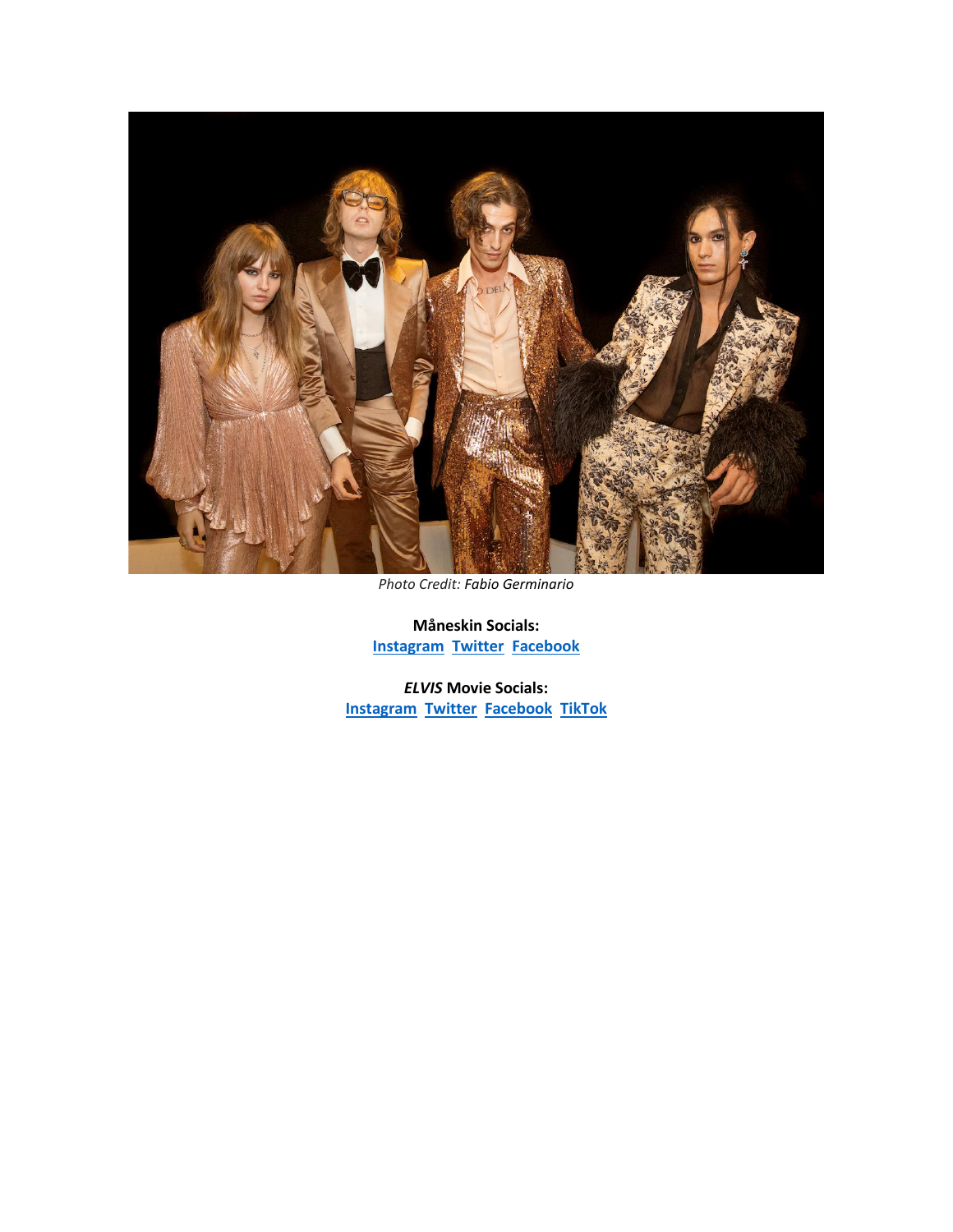

### **Buy/Stream "Trouble":** Multi: **[https://austinbutler.lnk.to/trouble](https://eur01.safelinks.protection.outlook.com/?url=https%3A%2F%2Faustinbutler.lnk.to%2Ftrouble&data=05%7C01%7Cnoelle.janasiewicz.sme%40sonymusic.com%7Cb4c027abd4c345340c6c08da507df296%7Cf0aff3b791a54aaeaf71c63e1dda2049%7C0%7C0%7C637910799113229131%7CUnknown%7CTWFpbGZsb3d8eyJWIjoiMC4wLjAwMDAiLCJQIjoiV2luMzIiLCJBTiI6Ik1haWwiLCJXVCI6Mn0%3D%7C3000%7C%7C%7C&sdata=HJRg64FvtkHuJPXjLpglREwRr7j2%2Bcbwfcb737EgVZU%3D&reserved=0)**

**Buy/Stream "Tupelo Shuffle":** Multi: **[https://diploswaelee.lnk.to/tupeloshuffle](https://eur01.safelinks.protection.outlook.com/?url=https%253A%252F%252Furldefense.com%252Fv3%252F__https%253A%252Fdiploswaelee.lnk.to%252Ftupeloshuffle__%253B!!AQdq3sQhfUj4q8uUguY!lYNYIyZxdFRhg_hMAe-LqeVSjUUwEjWyLIEaxoxEISh8sWyGZUdRXAcFqgPakMpBlll6CmtNLfBAuC3U2G9EbAEP_TEAkMt7GFv-Ncw%2524&data=05%257C01%257Camanda.zimmerman%2540rcarecords.com%257C8695cbdc2ab04eee88ba08da4a529c0e%257Cf0aff3b791a54aaeaf71c63e1dda2049%257C0%257C0%257C637904015929208720%257CUnknown%257CTWFpbGZsb3d8eyJWIjoiMC4wLjAwMDAiLCJQIjoiV2luMzIiLCJBTiI6Ik1haWwiLCJXVCI6Mn0%253D%257C3000%257C%257C%257C&sdata=VzXKMbR8WYhyfGyq7YE9xRylJ3nOeIqOFDwNMbmlcP4%253D&reserved=0)**

#### **Buy/Stream/Watch "Vegas":**

Multi: **[https://dojacat.lnk.to/vegas](https://eur01.safelinks.protection.outlook.com/?url=https%253A%252F%252Furldefense.com%252Fv3%252F__https%253A%252Fdojacat.lnk.to%252Fvegas__%253B!!AQdq3sQhfUj4q8uUguY!lYNYIyZxdFRhg_hMAe-LqeVSjUUwEjWyLIEaxoxEISh8sWyGZUdRXAcFqgPakMpBlll6CmtNLfBAuC3U2G9EbAEP_TEAkMt79KZ_fWo%2524&data=05%257C01%257Camanda.zimmerman%2540rcarecords.com%257C8695cbdc2ab04eee88ba08da4a529c0e%257Cf0aff3b791a54aaeaf71c63e1dda2049%257C0%257C0%257C637904015929208720%257CUnknown%257CTWFpbGZsb3d8eyJWIjoiMC4wLjAwMDAiLCJQIjoiV2luMzIiLCJBTiI6Ik1haWwiLCJXVCI6Mn0%253D%257C3000%257C%257C%257C&sdata=5foCcEArsatKFmF2SRl4NJls6VwqO1L671UUVySzEBg%253D&reserved=0)** YouTube: **[https://dojacat.lnk.to/vegasvideo](https://eur01.safelinks.protection.outlook.com/?url=https%253A%252F%252Furldefense.com%252Fv3%252F__https%253A%252Fdojacat.lnk.to%252Fvegasvideo__%253B!!AQdq3sQhfUj4q8uUguY!lYNYIyZxdFRhg_hMAe-LqeVSjUUwEjWyLIEaxoxEISh8sWyGZUdRXAcFqgPakMpBlll6CmtNLfBAuC3U2G9EbAEP_TEAkMt7B3QVbkM%2524&data=05%257C01%257Camanda.zimmerman%2540rcarecords.com%257C8695cbdc2ab04eee88ba08da4a529c0e%257Cf0aff3b791a54aaeaf71c63e1dda2049%257C0%257C0%257C637904015929208720%257CUnknown%257CTWFpbGZsb3d8eyJWIjoiMC4wLjAwMDAiLCJQIjoiV2luMzIiLCJBTiI6Ik1haWwiLCJXVCI6Mn0%253D%257C3000%257C%257C%257C&sdata=kZhgy6g8Zym1%252BGSRtxBs9tp86zVPfRWseruBH2XKwLg%253D&reserved=0)**

###

#### **About Måneskin:**

MÅNESKIN are a critically acclaimed four-piece rock band that began busking on the streets of Rome as teenagers, and now just a few years later, are a razor tight group of captivating musicians widely hailed for being at the forefront of driving a worldwide resurgence of Rock music; counting the likes of Iggy Pop, The Rolling Stones and Mark Ronson as fans. 2022 is no exception as Måneskin set the bar for a huge year ahead with brand new music and the start of their LOUD KIDS world tour which arrives in North America in October. After a year of success, with 237 global certifications including 10 diamond discs, 185 platinum and 42 gold, Måneskin have reached over 5 billion streams on all streaming platforms and are the most listened to Italian artists in the world on Spotify. With their brand new single Supermodel, Måneskin continue to assert themselves as one of the most exciting rock bands of our time.

**About RCA Records:**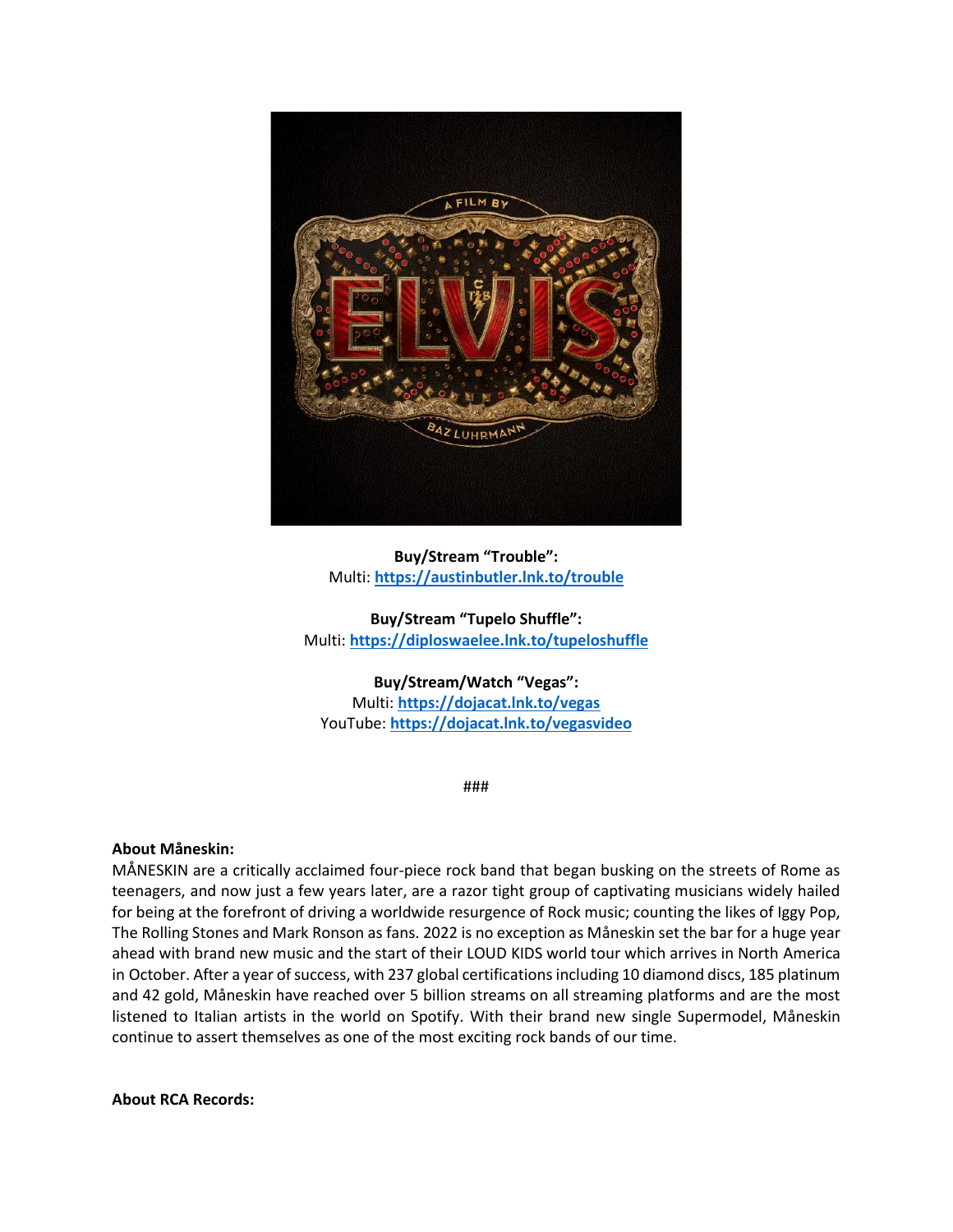Since its inception in 1900, RCA Records - the second oldest label in American history - has been home to some of the most iconic music artists of all-time celebrating music across all genres. Our DNA, steeped in a rich musical history, compels us to amplify and empower the voices of our artists who continually push artistic boundaries and shape the cultural landscape on a global scale.

We are Records.Culture.Art.

RCA Records is a Division of Sony Music Entertainment.

#### **About** *ELVIS***:**

*ELVIS* is an epic, big-screen spectacle from Warner Bros. Pictures and visionary, Oscar-nominated filmmaker Baz Luhrmann that explores the life and music of Elvis Presley, starring Austin Butler and Oscar winner Tom Hanks. A thoroughly cinematic drama, Elvis's (Butler) story is seen through the prism of his complicated relationship with his enigmatic manager, Colonel Tom Parker (Hanks). As told by Parker, the film delves into the complex dynamic between the two spanning over 20 years, from Presley's rise to fame to his unprecedented stardom, against the backdrop of the evolving cultural landscape and loss of innocence in America. Central to that journey is one of the significant and influential people in Elvis's life, Priscilla Presley (Olivia DeJonge).

Starring alongside Butler and Hanks, award-winning theatre actress Helen Thomson ( "Top of the Lake: China Girl," "Rake") plays Elvis's mother, Gladys, Richard Roxburgh ("Moulin Rouge!" "Breath," "Hacksaw Ridge") portrays Elvis's father, Vernon, and DeJonge ("The Visit," "Stray Dolls") plays Priscilla. Luke Bracey ("Hacksaw Ridge," "Point Break") plays Jerry Schilling, Natasha Bassett ("Hail, Caesar!") plays Dixie Locke, David Wenham ("The Lord of the Rings" Trilogy, "Lion," "300") plays Hank Snow, Kelvin Harrison Jr. ( "The Trial of the Chicago 7," "The High Note") plays B.B. King, Xavier Samuel ( "Adore," "Love & Friendship," "The Twilight Saga: Eclipse") plays Scotty Moore, and Kodi Smit-McPhee ( "The Power of the Dog") plays Jimmie Rodgers Snow. Also in the cast, Dacre Montgomery ( "Stranger Things," "The Broken Heart Gallery") plays TV director Steve Binder, alongside Australian actors Leon Ford ( "Gallipoli," "The Pacific") as Tom Diskin, Kate Mulvany ( "The Great Gatsby," "Hunters") as Marion Keisker, Gareth Davies ("Peter Rabbit," "Hunters") as Bones Howe, Charles Grounds ("Crazy Rich Asians," "Camp") as Billy Smith, Josh McConville ("Fantasy Island") as Sam Phillips, and Adam Dunn ( "Home and Away") as Bill Black. To play additional iconic musical artists in the film, Luhrmann cast singer/songwriter Yola as Sister Rosetta Tharpe, model Alton Mason as Little Richard, Austin, Texas native Gary Clark Jr. as Arthur Crudup, and artist Shonka Dukureh as Willie Mae "Big Mama" Thornton.

Oscar nominee Luhrmann ( "The Great Gatsby," "Moulin Rouge!") directed from a screenplay by Baz Luhrmann & Sam Bromell and Baz Luhrmann & Craig Pearce and Jeremy Doner, story by Baz Luhrmann and Jeremy Doner. The film's producers are Luhrmann, Oscar winner Catherine Martin ( "The Great Gatsby," "Moulin Rouge!"), Gail Berman, Patrick McCormick and Schuyler Weiss. Toby Emmerich, Courtenay Valenti and Kevin McCormick executive produced. The director's behind-the-scenes creative team includes director of photography Mandy Walker ("Mulan," "Australia"), Oscar-winning production designer and costume designer Catherine Martin ("The Great Gatsby," "Moulin Rouge!"), production designer Karen Murphy ("A Star Is Born"), editors Matt Villa ("The Great Gatsby," "Australia") and Jonathan Redmond ("The Great Gatsby"), Oscar-nominated visual effects supervisor Thomas Wood ( "Mad Max: Fury Road"), music supervisor Anton Monsted ( "Australia," "Moulin Rouge!") and composer Elliott Wheeler ("The Get Down").